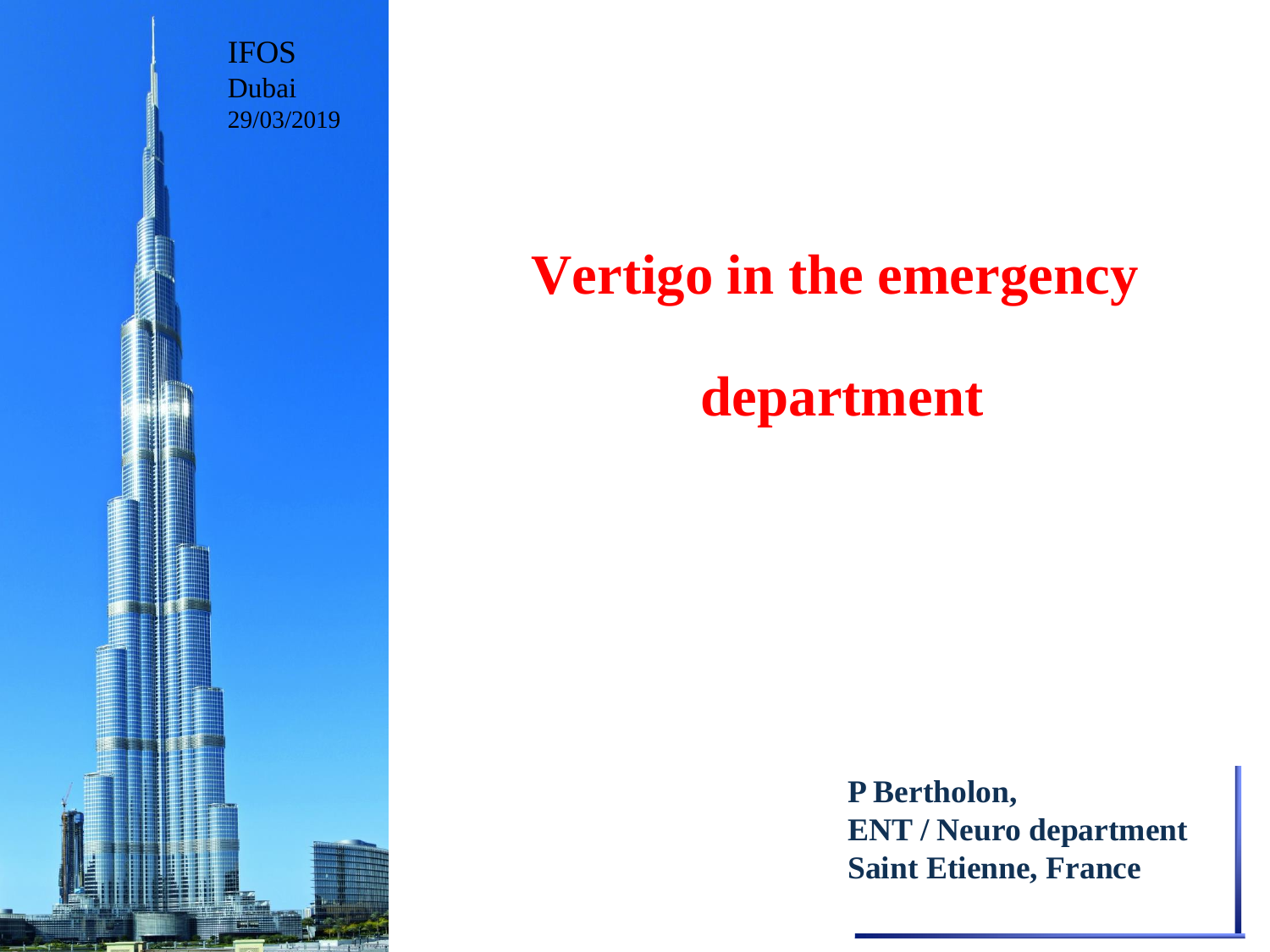# **Introduction**

### **Vertigo/dizziness is a common complaint that accounts for 3,3 to 3,6 % of emergency department visits.**

Newman-Toker DE et al.

Spectrum of dizziness visits to US Emergency Departments : cross-sectional analysis from a nationally representative sample Mayo Clin Proc 2008 July; 83(7):765-775

Cheung CS et al.

Predictors of important neurological causes of dizziness among patients presenting to the emergency department. Emerg Med 2010 July,27(7):517-521

- **Diagnosis of a patient suffering from vertigo is challenging as it may due to various disorders in the fields of Otology, Neurology, Psychiatry and Internal Medicine…**
- **However, in emergency, it is easier to make an accurate diagnosis as vertigo should be associated with objective signs, in particular oculomotor abnormalities.**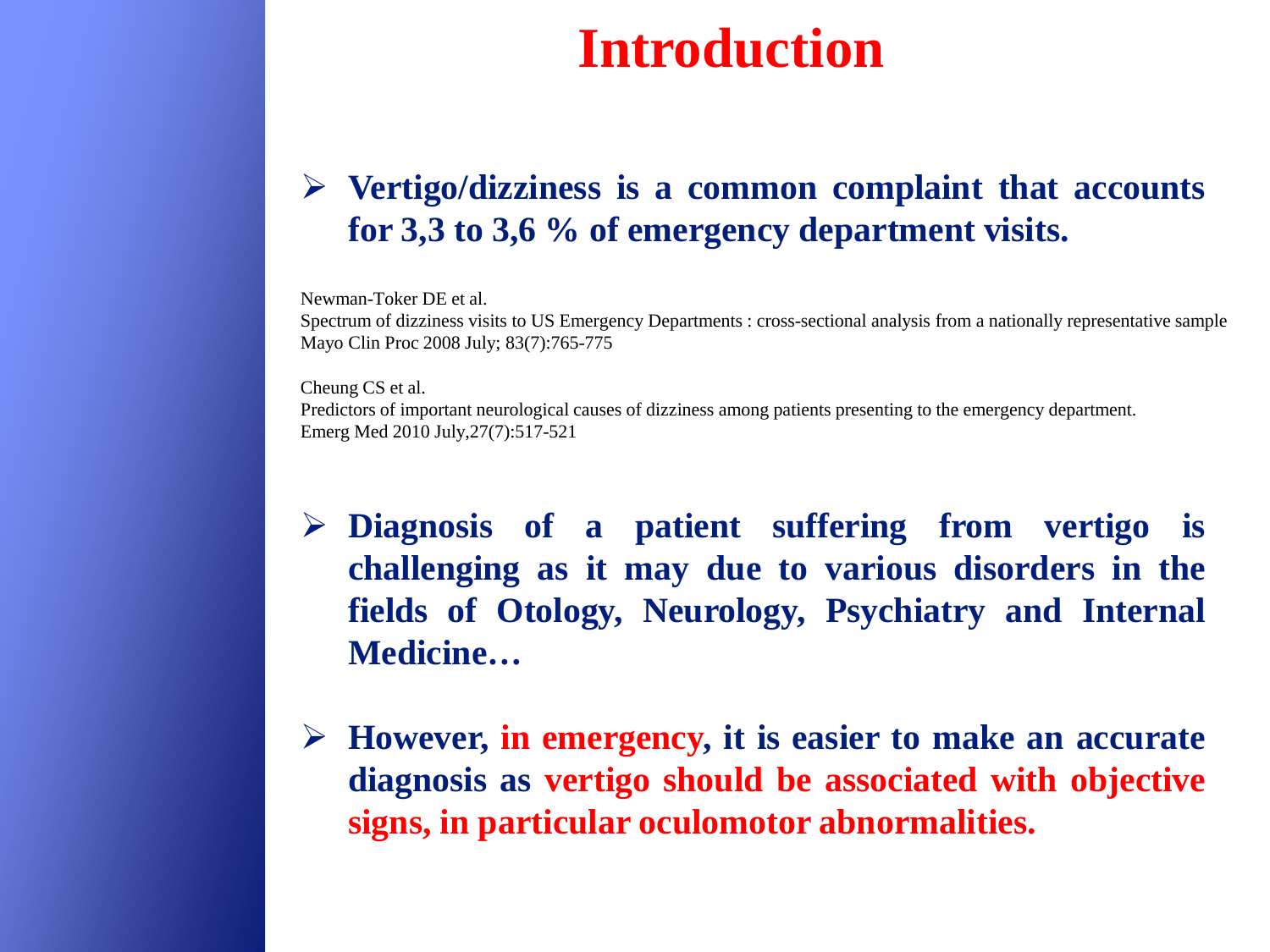



- **It is essential to remind that vertigo due to a peripheral (ENT) disorder has mainly 2 different presentations :**
- **either a dysfunction of a canal as observed in BPPV : the patient complain of brief (less than 1 minute) positional vertigo and positional manoeuvres should trigger a typical positional nystagmus (according to the canal involved)**
- **or a dysfunction of the inner ear and/or vestibular nerve, with a spontaneous vertigo during a least 20 minutes as can be observed in a crisis of Meniere's disease, labyrinthitis, vestibular neuritis… Then, the patient should have a typical peripheral vestibular deficit with a spontaneous horizontal-torsional nystagmus and a controlateral body deviation.**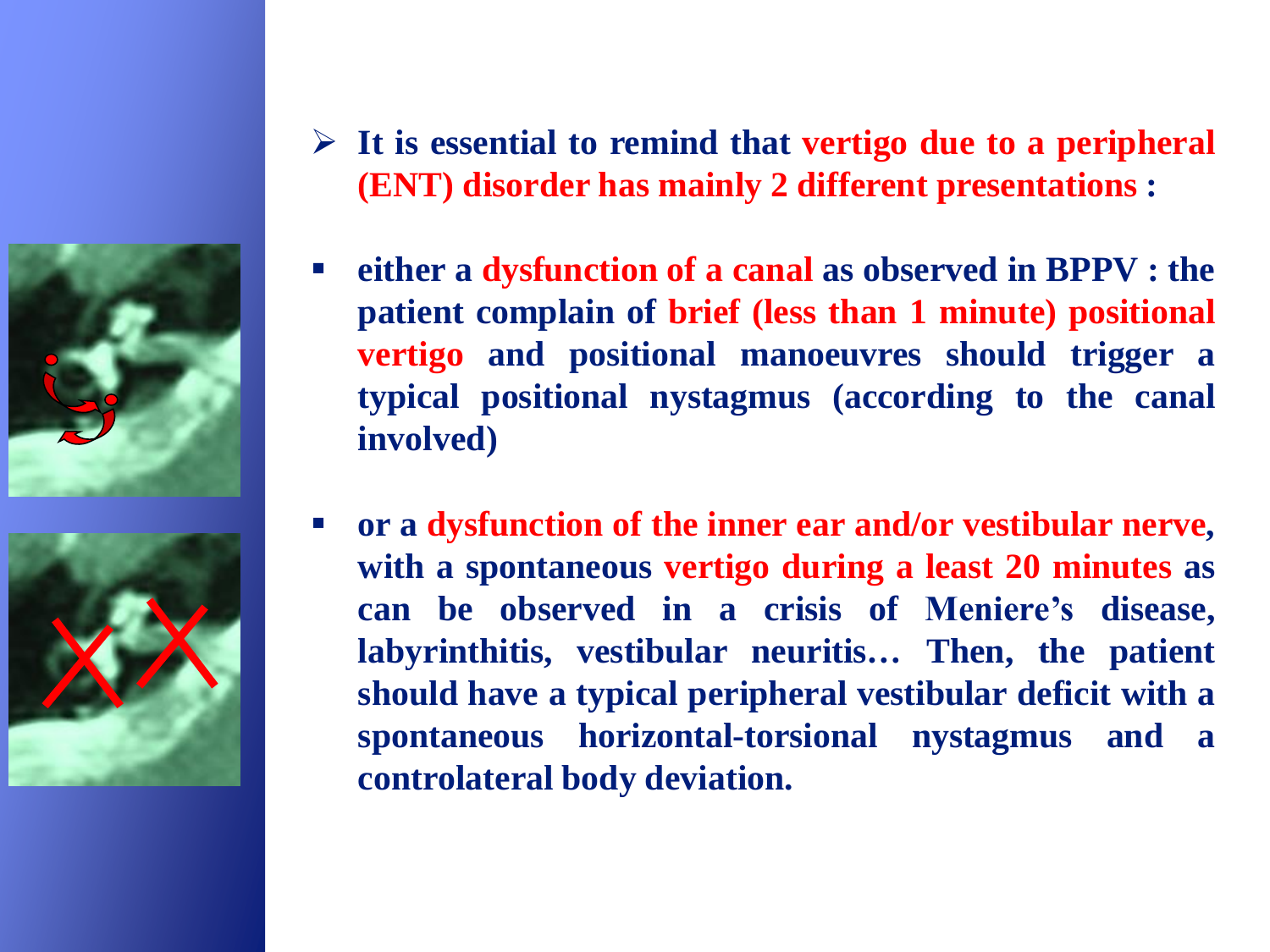- **However, one of the most difficult diagnostic challenge is to differentiate a benign vestibular neuritis from a dangerous stroke in the posterior fossa that can present with isolated vertigo.**

## **Peripheral vestibular disease**



Rubenstein RL, Norman DM, Schindler RA, Kaseff L. Cerebellar infarction : a presentation of vertigo.

Laryngoscope 1980;90;505-514.

Huang CY, Yu YL. Small cerebellar strokes may mimic labyrinthine lesions. J Neurol Neurosurg Psych 1985; 48:263-265.

## **Central vestibular or cerebellar disease (cerebellar stroke +++)**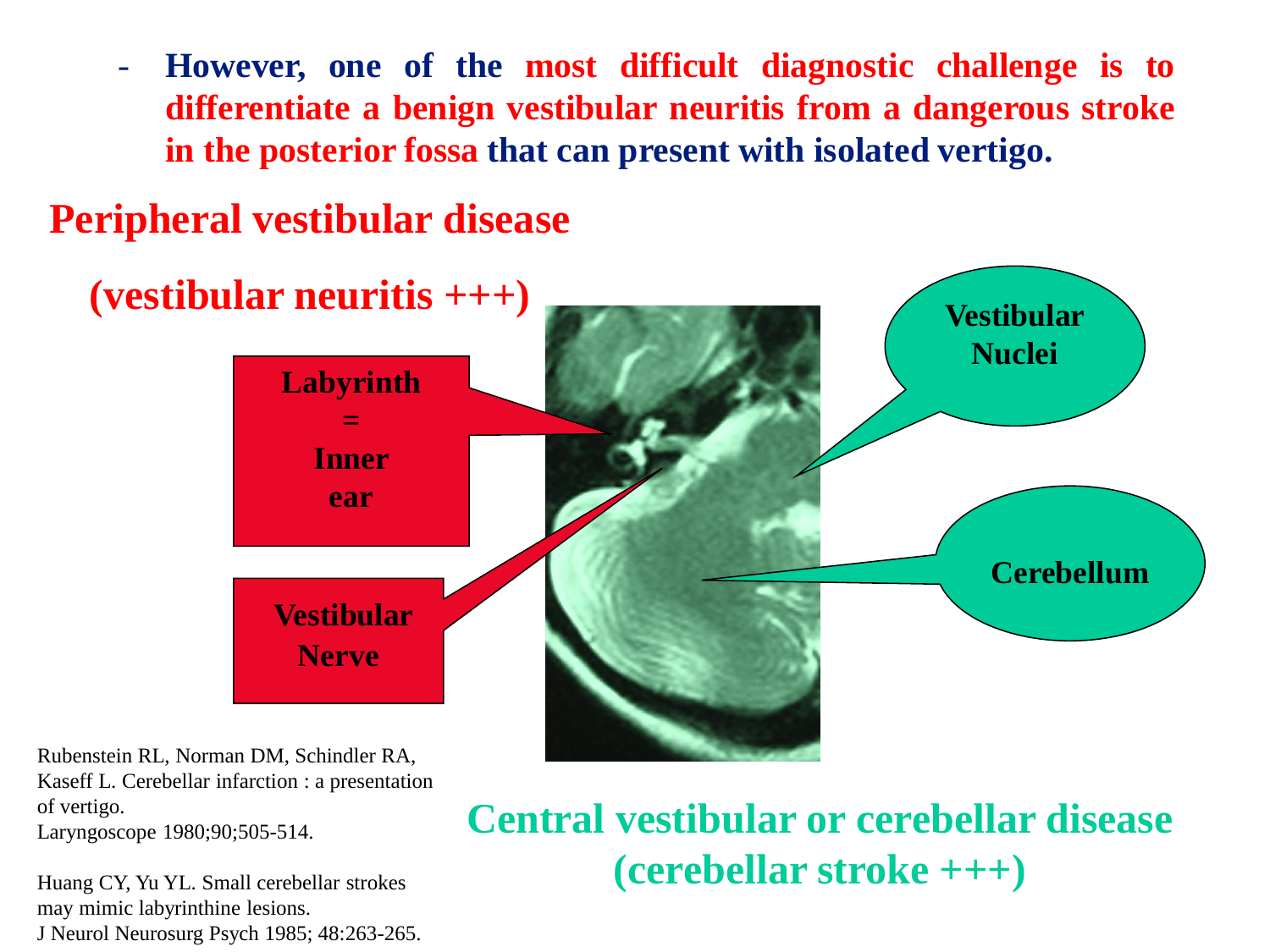## **The diagnosis relies on history taking (symptoms)**

**There is accumulating evidence that trying to clarify the type of vestibular symptoms (dizziness / vertigo / unsteadiness /lightheadedness…) is of limited clinical utility.**

**On the contrary, it is useful to focalize on :**

**TIming (onset, duration, evolution ) and**

#### **TRiggers (action, movements or situations that provoke the onset of dizziness in patient with intermittent symptoms)**

**For example : - Vestibular symptoms only on arising is an argument for orthostatic hypotension, whereas symptoms both on arising and on lying back or when rolling in bed is typically observed in BPPV.** 

 **- Head trauma induces BPPV, labyrinthine concussion and/or fracture.**

**(TITRATE is the acronym for TIming, TRiggers And Targeted Exams)**

Newman-Toker DE, Edlow JA. TiTrATE: A Novel Approach to Diagnosing Acute Dizziness and Vertigo Neurol Clin. 2015 August ; 33(3): 577–599.

**A few simple questions should be systematically asked in order to search for a neurological disorder (clumsiness, paresthesia, dysarthria…)**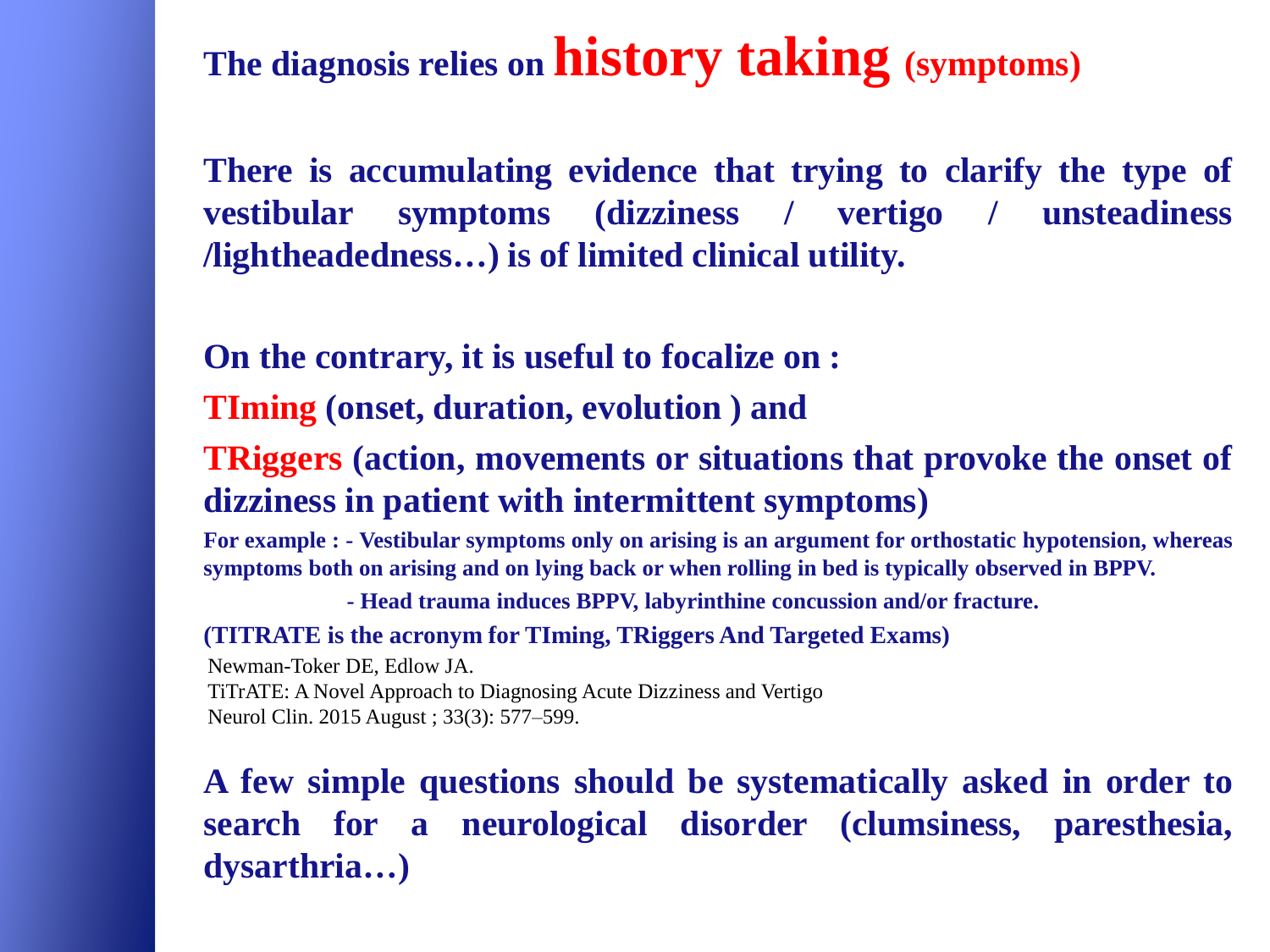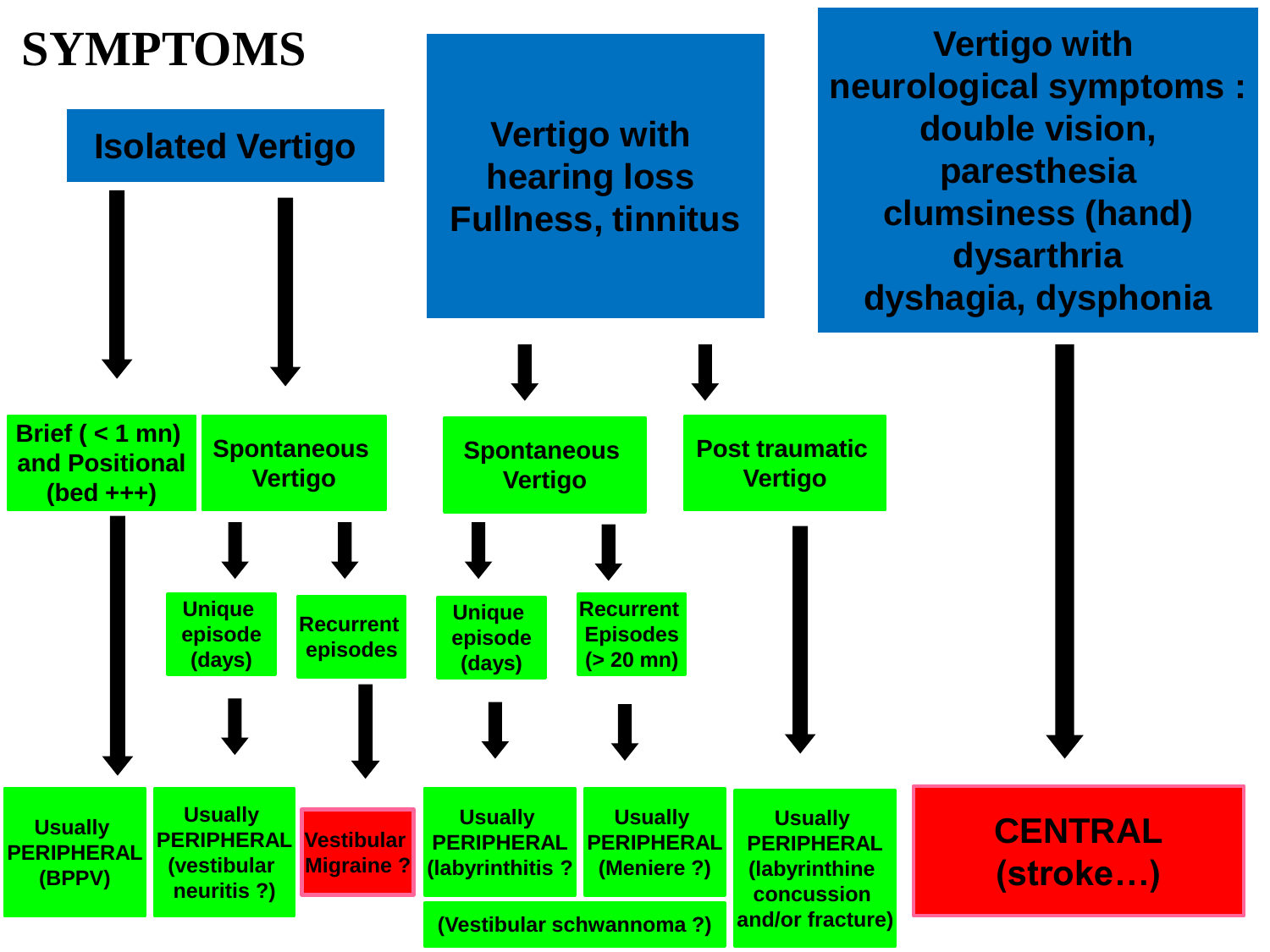## **The diagnosis relies on bedside examination (signs)**

**At least 2 recent series show the importance and sensitivity of clinical examination compare to imaging tests in acute vertigo patients :**

 **Series from a Neurological Department using a 3-step bedside oculomotor examination**

#### **No device**

Kattah JC et al. HINTS to diagnose stroke in the Acute Vestibular syndrome. Threestep bedside oculomotor examination more sensitive than early MRI diffusionweighted Imaging.

```
Stroke 2009;40:3504-3510
```
 **Series from an ENT Department using a 4-step bedside examination including oculomotor and body examination**

#### **Frenzel glasses are needed**

Vanni S et al. STANDING, a four-step bedside algorithm for differential diagnosis of acute vertigo in the emergency department Acta Otorhinolaryngologica italica 2014;34:419-426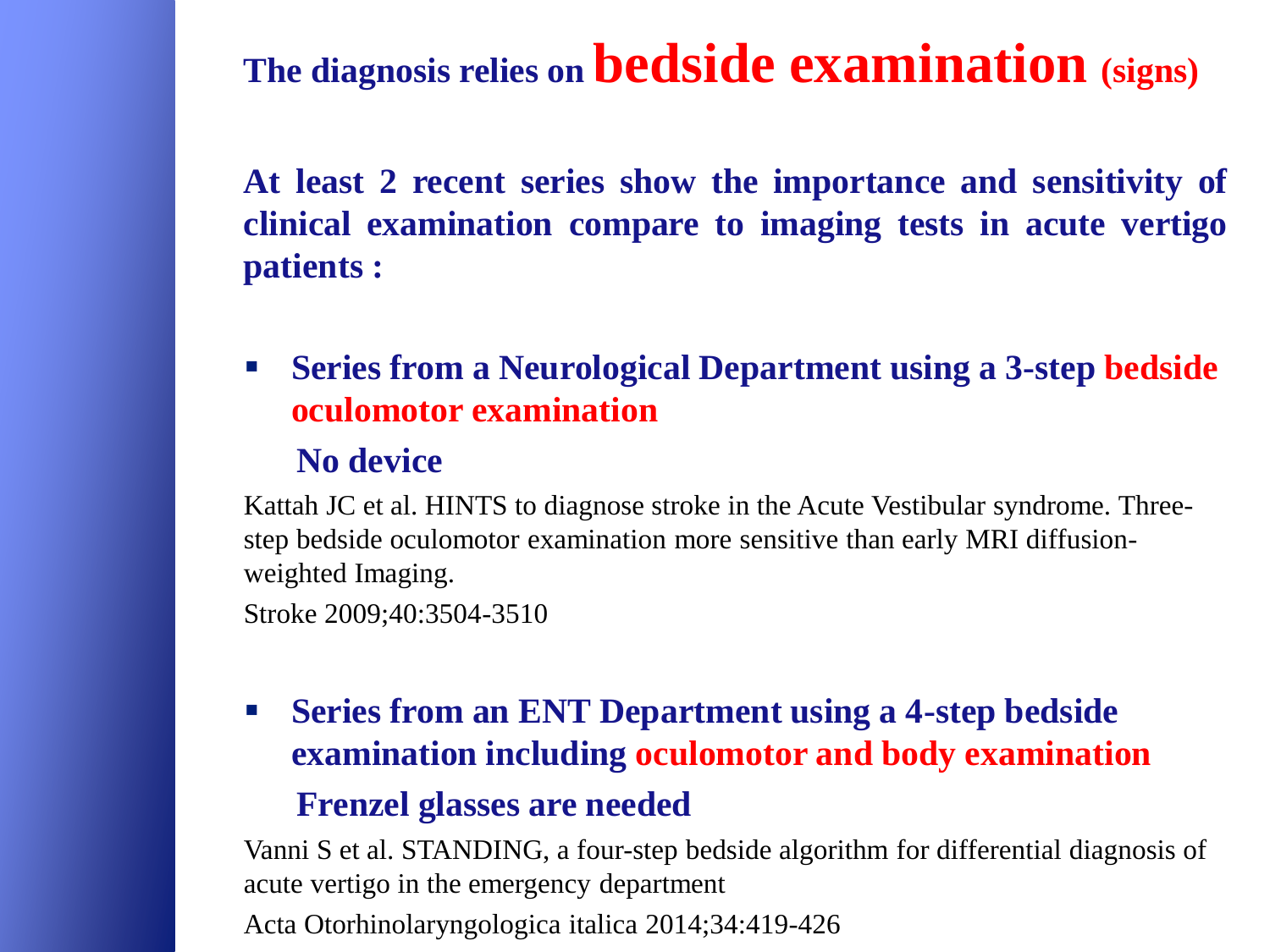**Kattah JC et al. HINTS to diagnose stroke in the Acute Vestibular syndrome. Three-step bedside oculomotor examination more sensitive than early MRI diffusion-weighted Imaging. Stroke 2009;40:3504-3510.**

**Prospective study of 101 consecutive patients with an acute vestibular syndrome and at least 1 stroke risk factor underwent :**

**A 3-step bedside examination including :**

- **Observation of Nystagmus in different positions of gaze.**
- **prism cross-cover test of ocular alignment (search for a skew deviation)**
- **horizontal head impulse test (Halmagyi test)**

**Bedside examination was compared to Neuroimaging (MRI or CT)**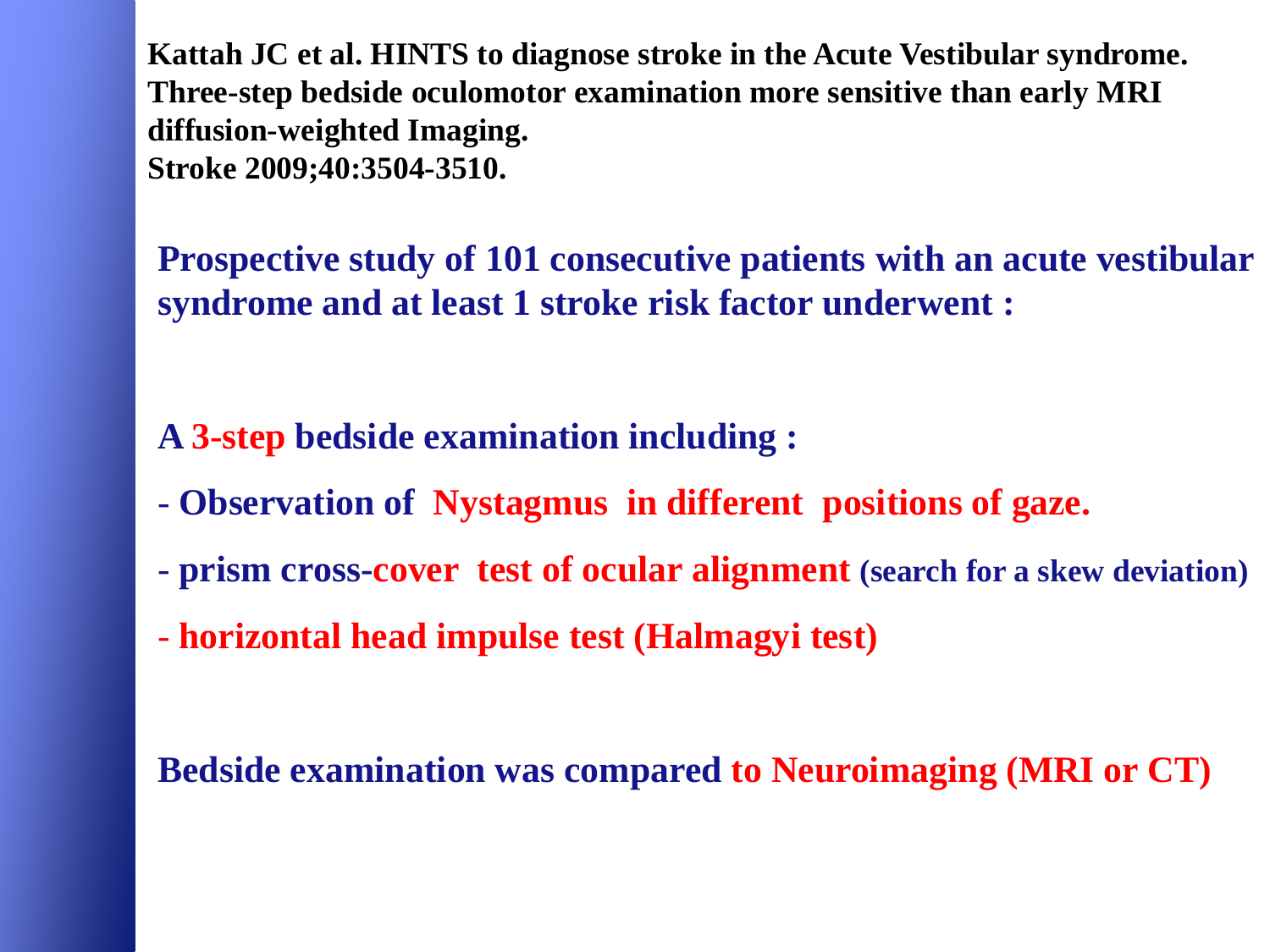**Among the 101 consecutive patients :**

- **- 25 patients had a peripheral lesion**
- **- 76 had a central lesion (69 ischemic strokes)**

**The presence of normal horizontal head impulse test, direction changing nystagmus in eccentric gaze, or skew deviation was 100% sensitive and 96% specific for stroke.**

**Initial MRI diffusion-weighted imaging was falsely negative in 12 % (all < 48 hours after symptoms onset)**

**A 3-step bedside oculomotor examination appears more sensitive for stroke than early MRI in Acute vestibular syndrome.**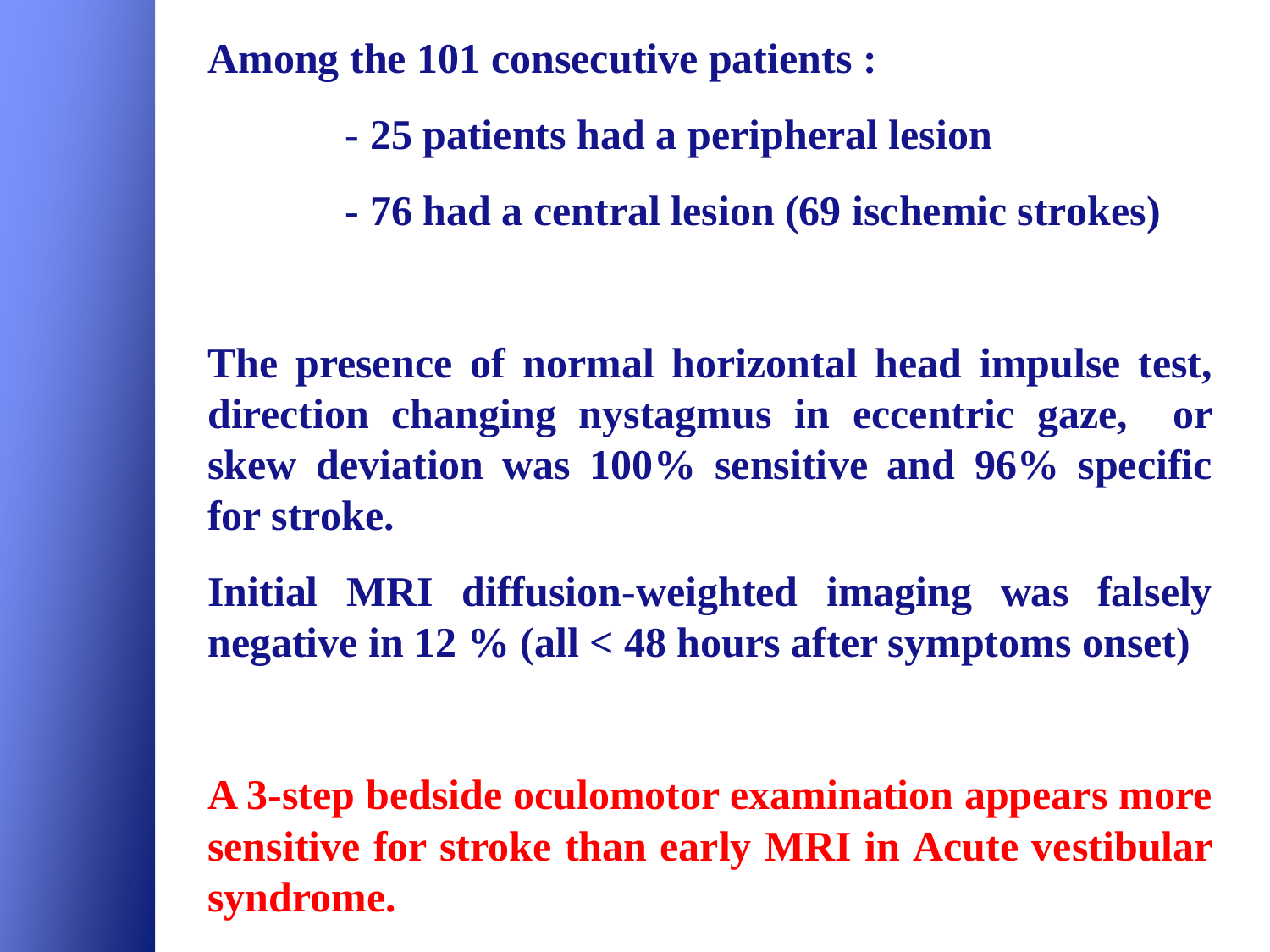**Vanni S et al. STANDING, a four-step bedside algorithm for differential diagnosis of acute vertigo in the emergency department** *Acta Otorhinolaryngologica italica* **2014;34:419-426**

**Prospective study of 292 consecutive patients with an acute vestibular syndrome randomized in a STANDING group and a CONTROL group**

**A 4-step bedside examination including :**

- **- Observation of Spontaneous nystagmus (Frenzel glasses)**
- **- Observation of Positional nystagmus (supine roll test, Dix Hallpike)**
- **horizontal head impulse test (Halmagyi test)**

- **Analysis of body stability (the inability to stand alone with eyes opened is considered a central sign)**

**The STANDING algorithm shows good reliability and very high accuracy in excluding dangerous disease in the hands of emergency physicians.**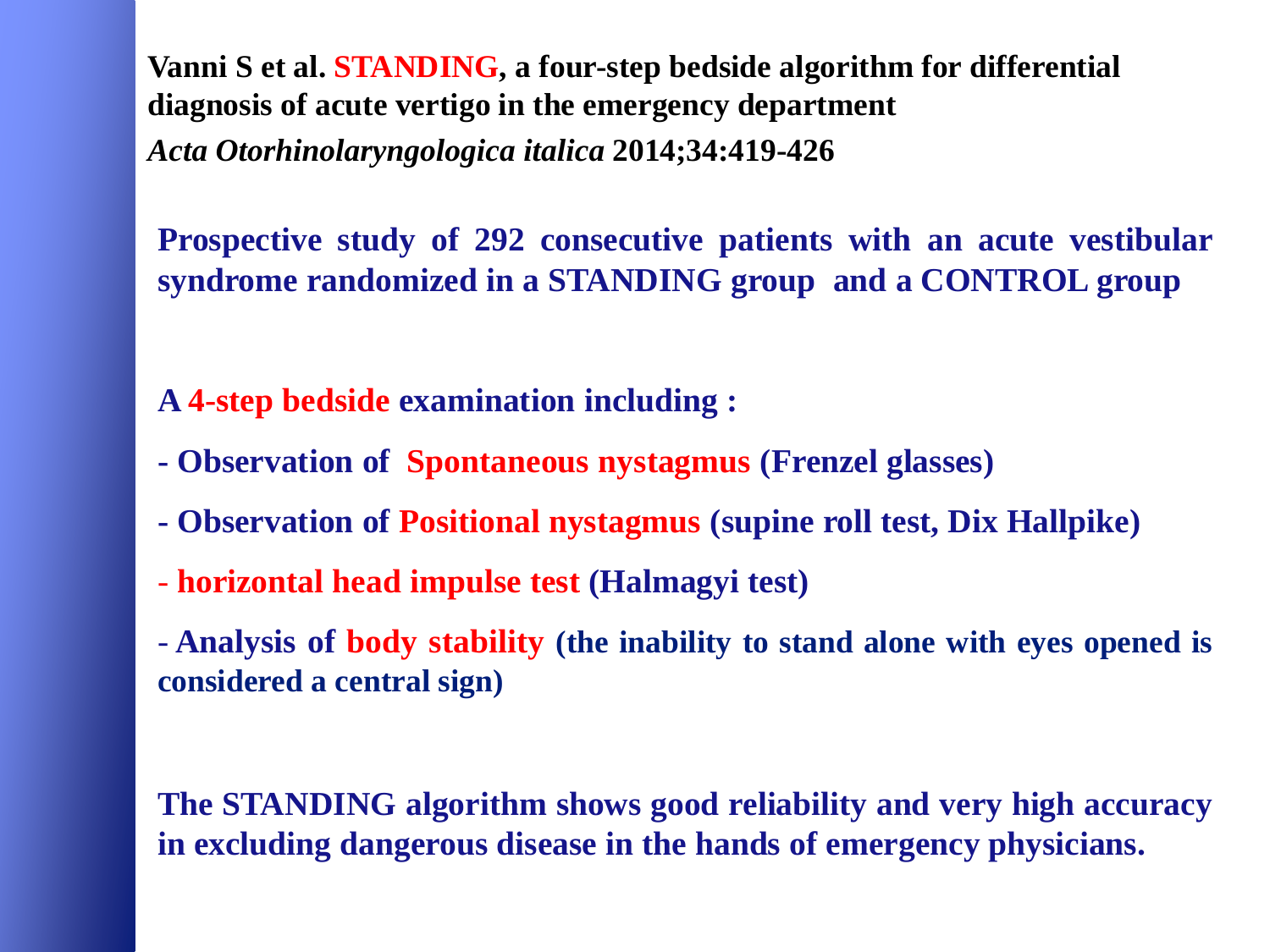**Based on the 2 previous studies we regularly use a simple algorithm using a set of 5 basic bedside test :**

- **1. Analysis of eyes movements in different position of gaze as well as ocular pursuit**
- **2. Analysis of nystagmus under videonystagmoscopy (portable device).**
- **3. Head Impulse Test / Halmagyi test**
- **4. Positional manoeuvres**

**5. Analysis of postural stability by Romberg and/or Fukuda testing.**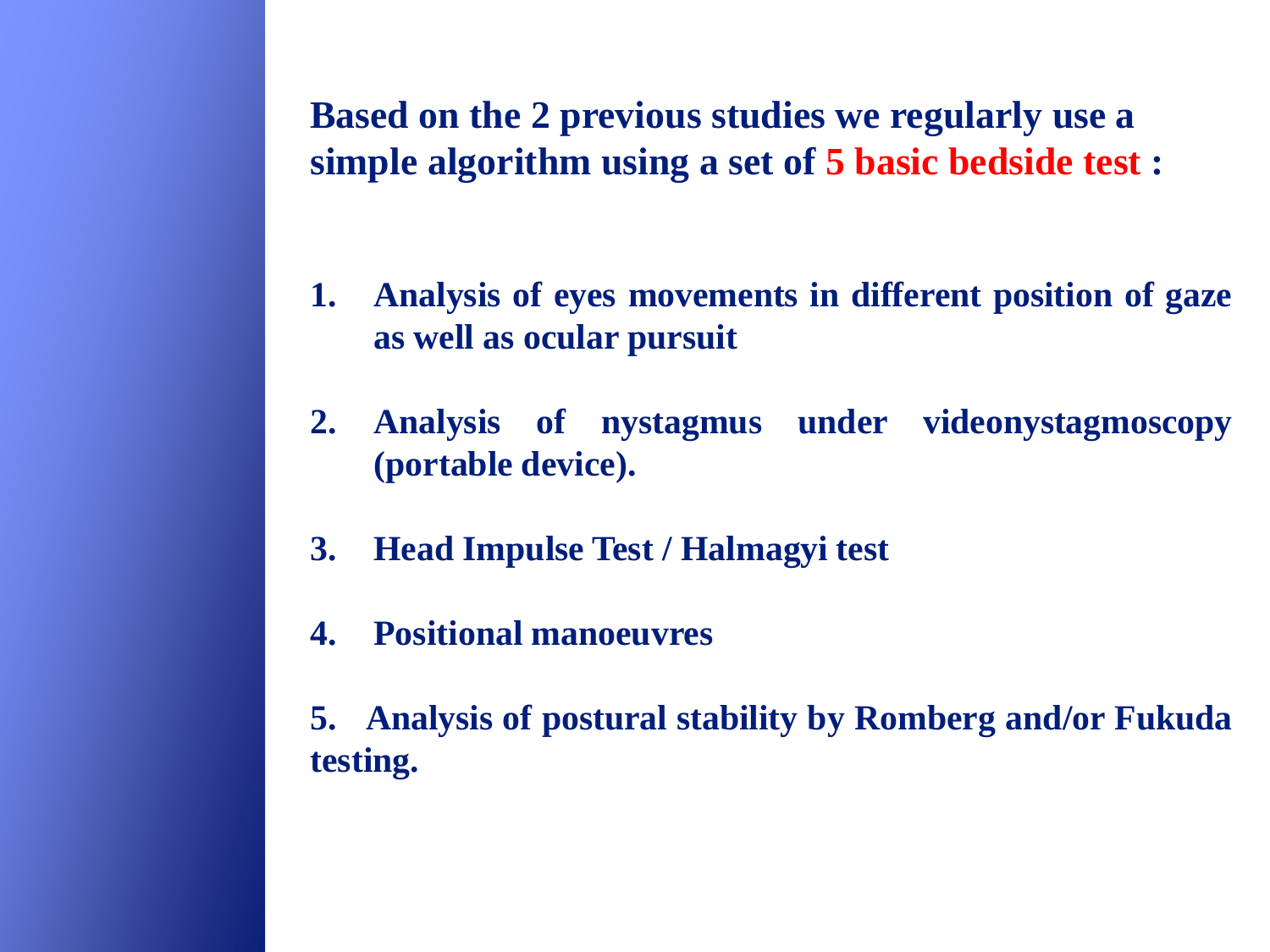

#### **CENTRAL**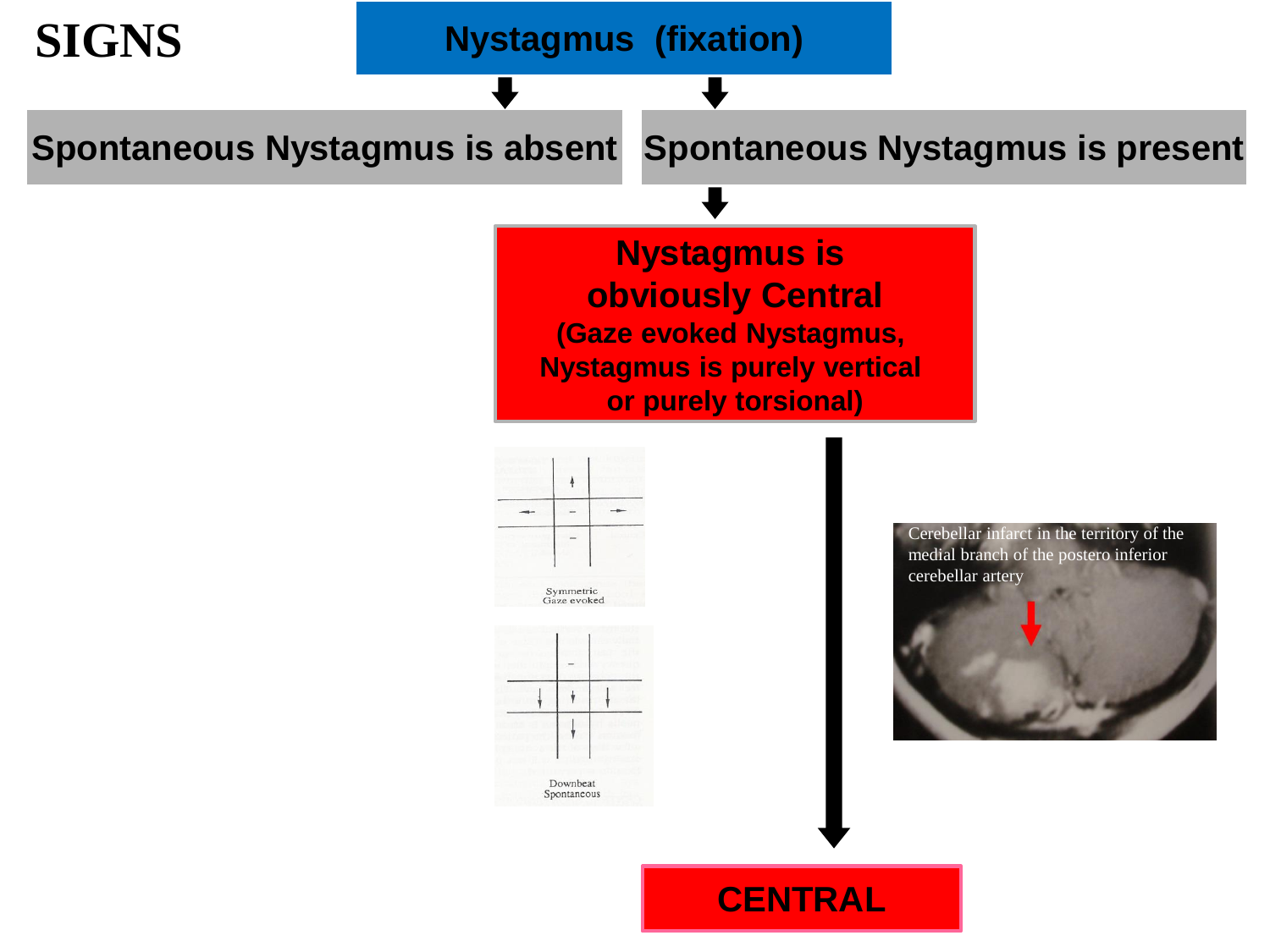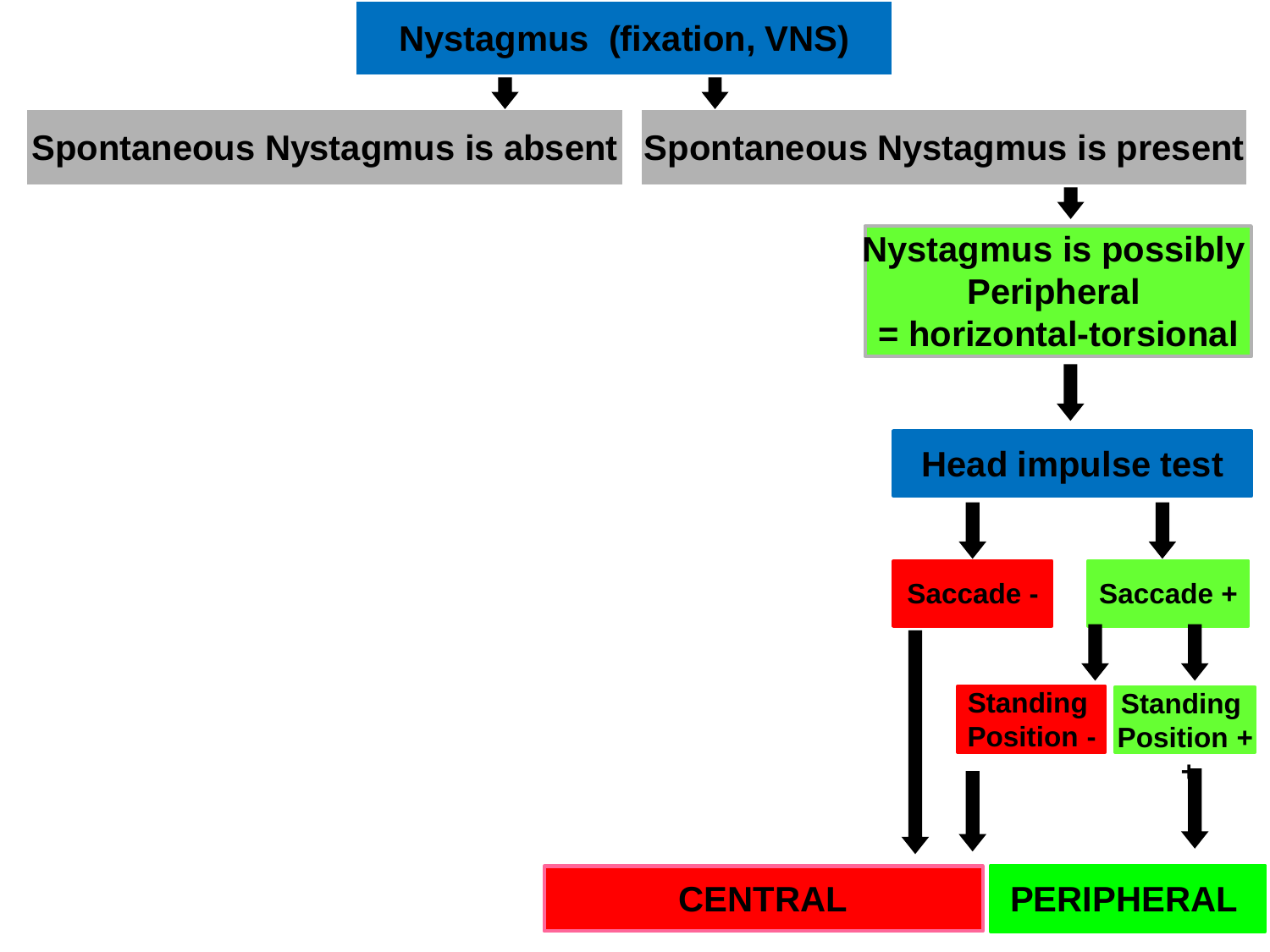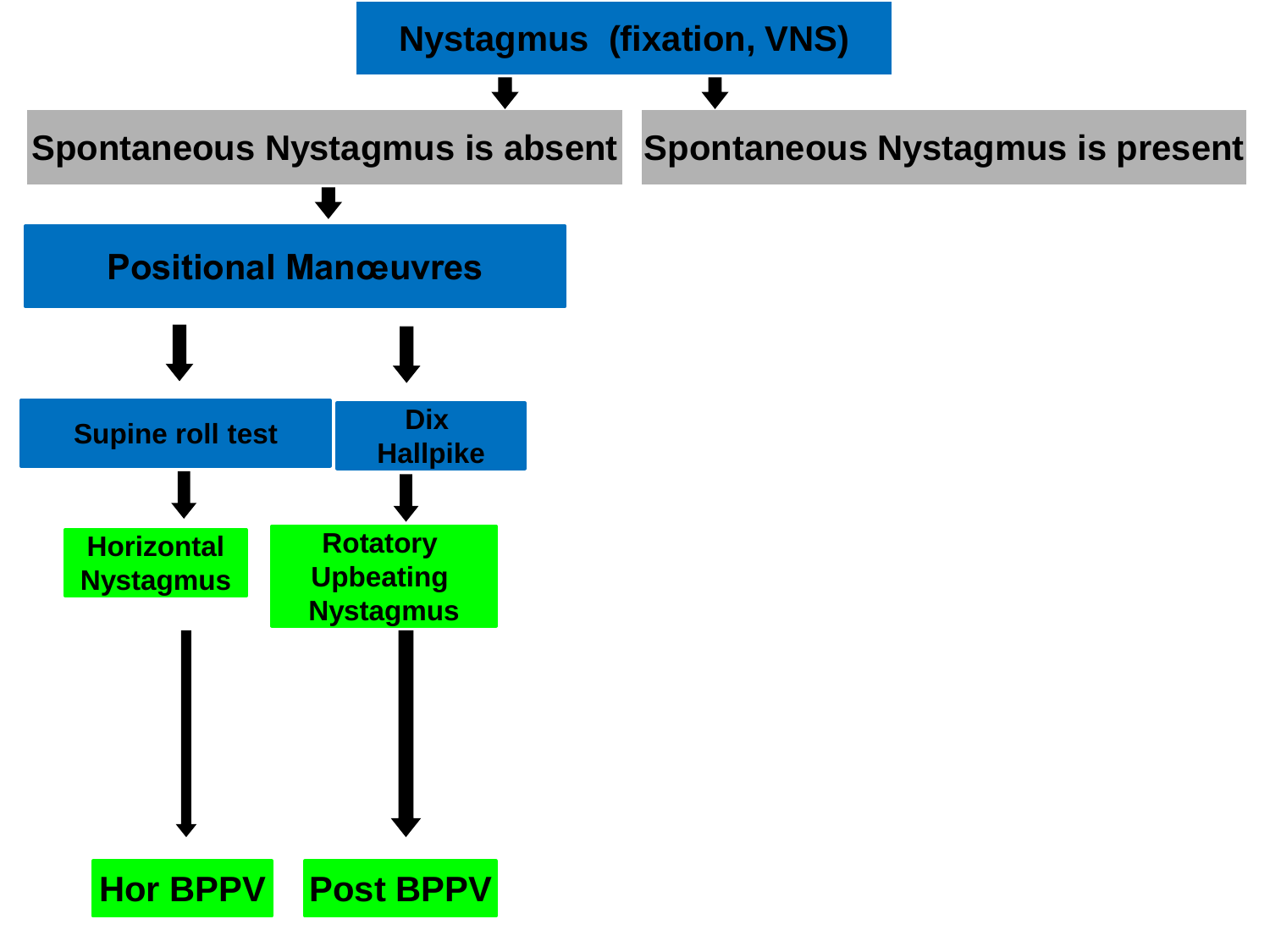#### **Nystagmus (fixation, VNS)**

#### Spontaneous Nystagmus is absent Spontaneous Nystagmus is present

#### **Positional Manœuvres**





**CENTRAL**

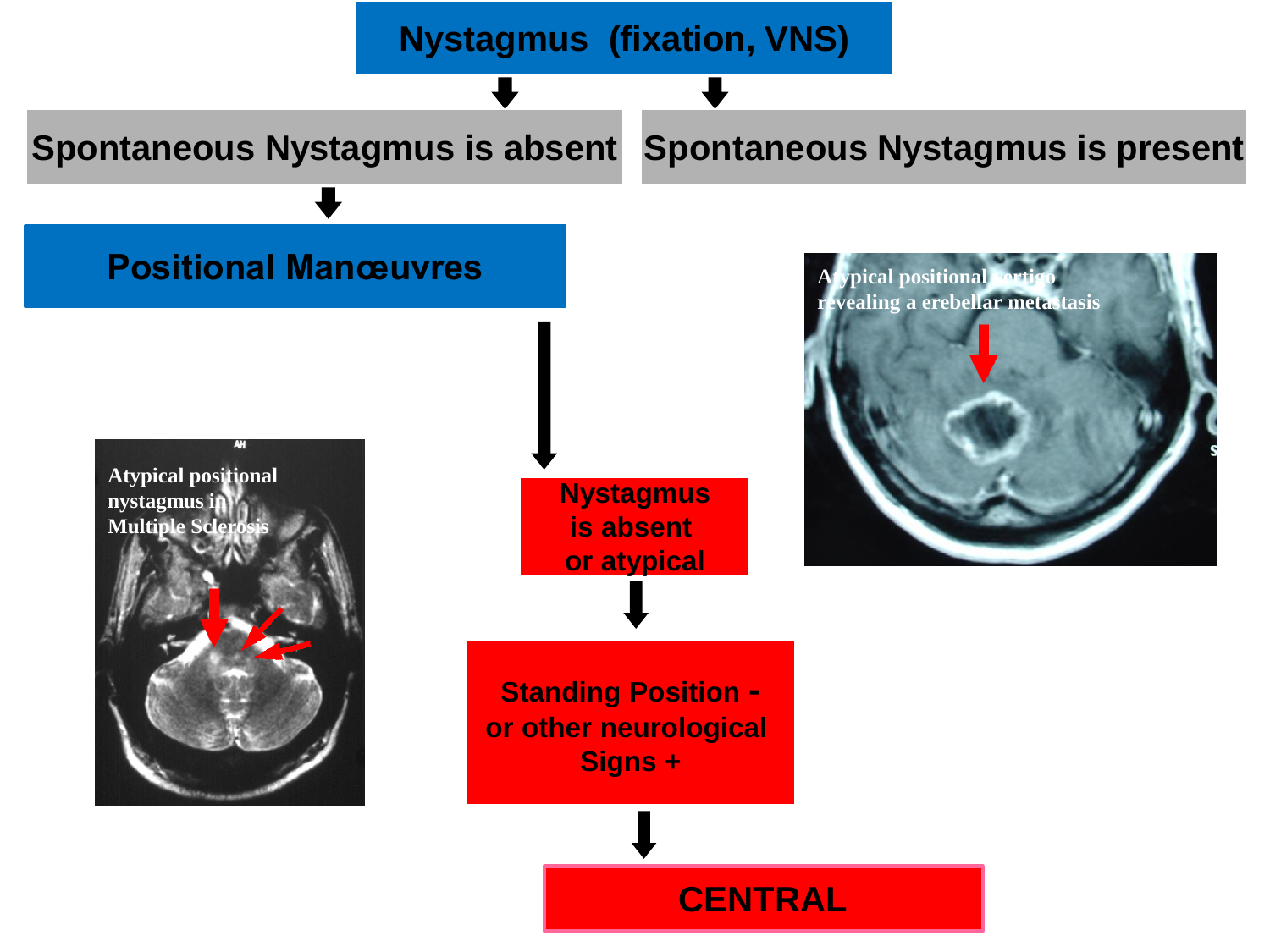#### **Summary of a simple algorithm**

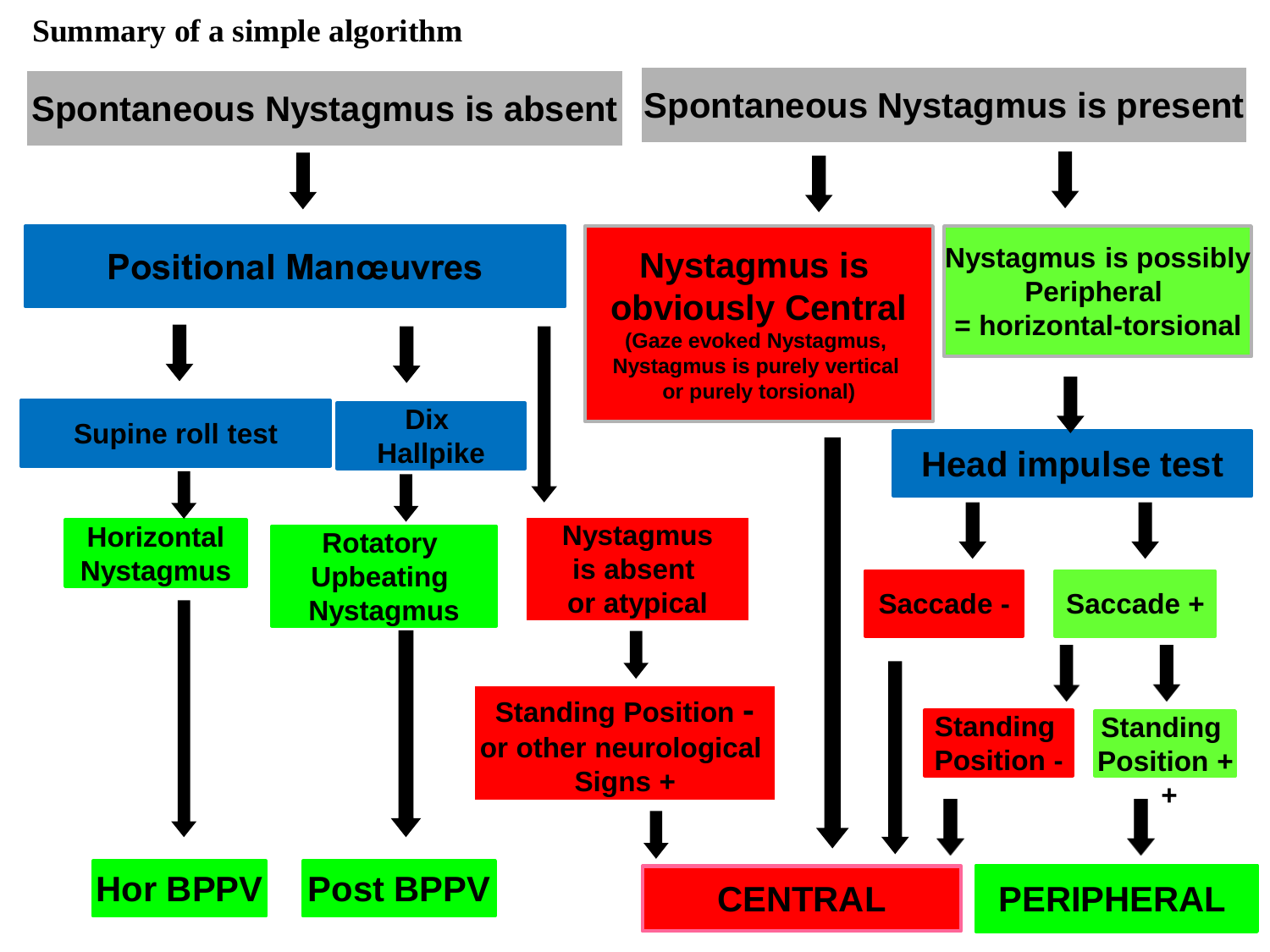**This set of 5 basic bedside tests is usually able to differentiate a peripheral vestibular disorder from a central lesion and often to approach the underlying etiology.**

 **This set of 5 basic bedside tests can be completed by many others clinical tests (cover test, head shaking, vibratory test, fistula test…search for cerebellar dysmetria…).**

 **This clinical evaluation should be completed by audiological testing (which can be performed with a portable device) as audiological testing often immediately orientates the diagnosis.**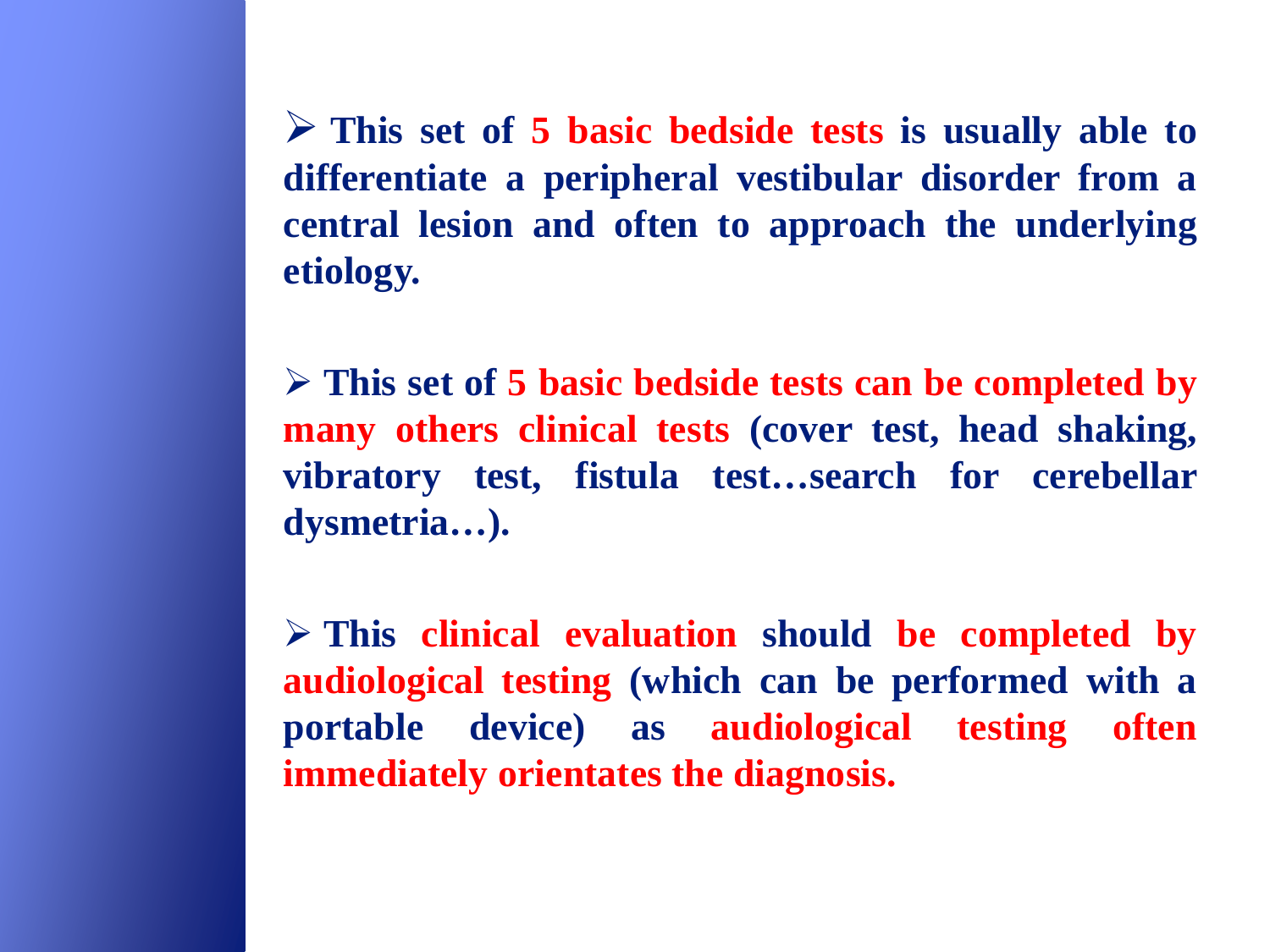### **Normal pure tone Audiometry**



**Normal Audiometry is compatible with BPPV, vestibular neuritis, vestibular migraine, cerebellar stroke (in the territory of the postero-inferior cerebellar artery), Wallenberg syndrome…**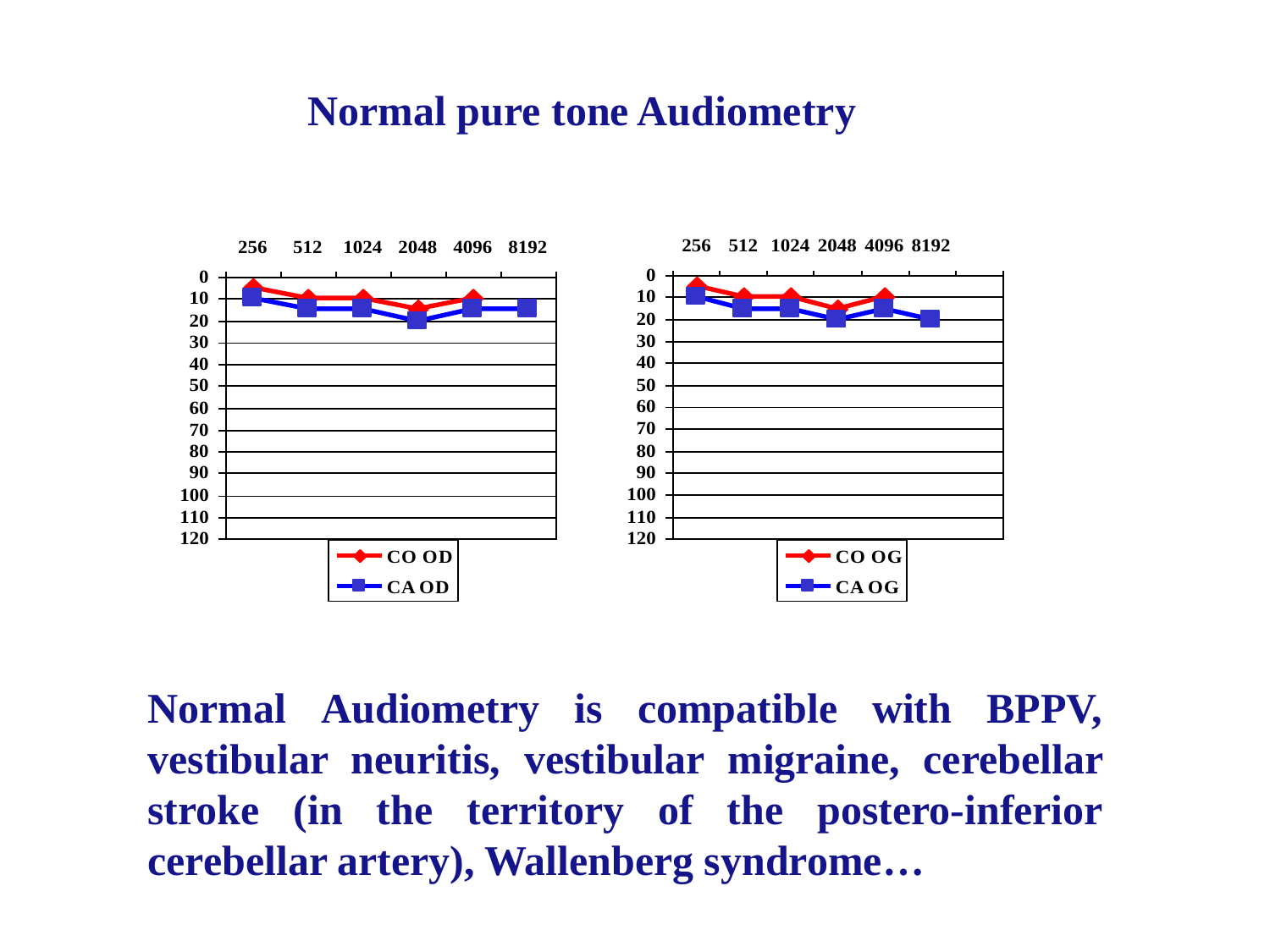## **Audiometry showing a sensorineural hearing loss on the low-middle frequencies**



**This audiometry is typical of a Meniere's disease ( right Meniere's disease at an early stage)**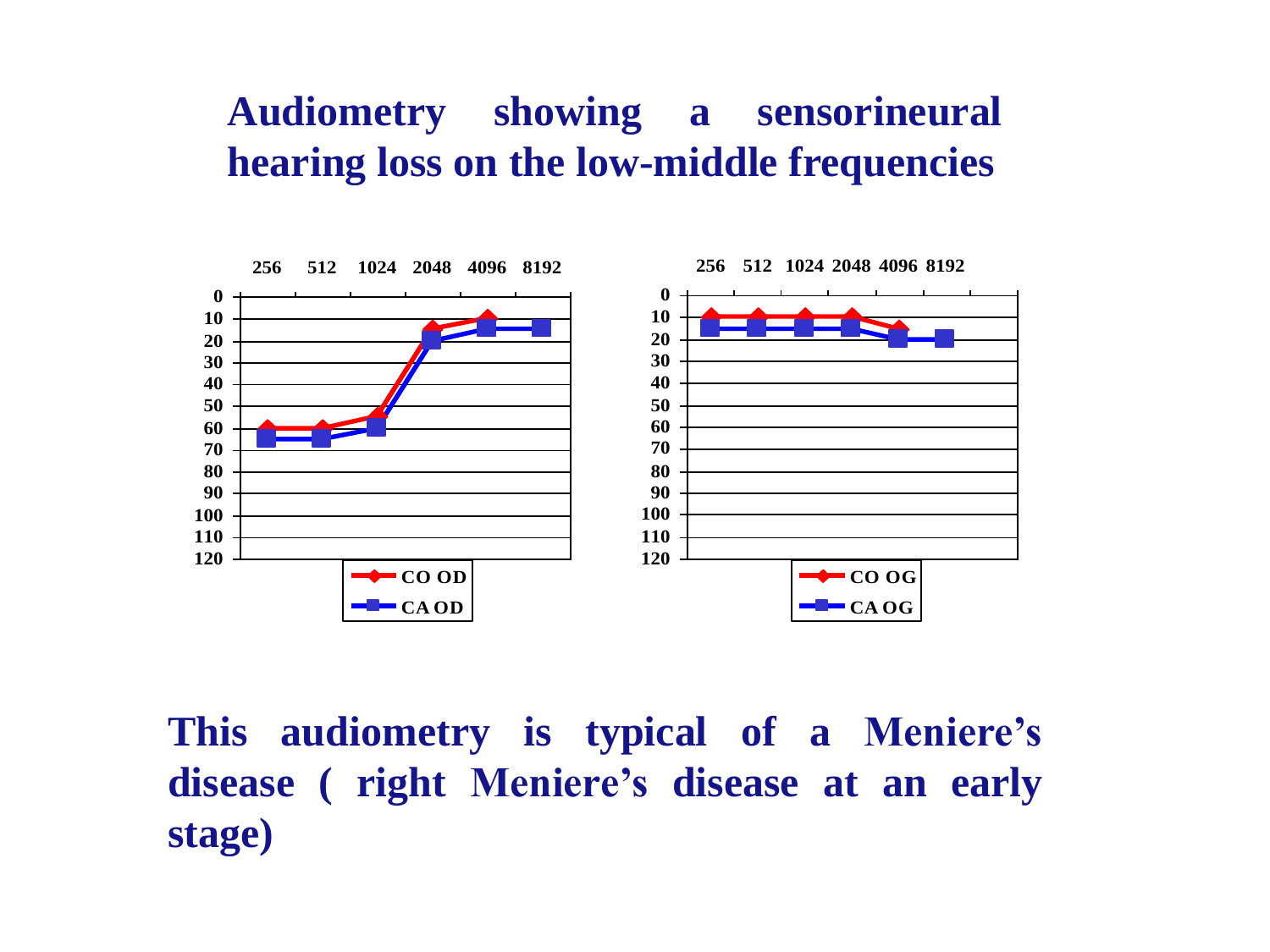## **Audiometry showing a sensorineural hearing loss on the middle-high frequencies or total deafness**



**This audiometry is compatible with a vestibular schwannoma (A) (including an intralabyrinthine form), labyrinthitis (B), temporal bone fracture (C), intralabyrinthine haemorrage (total deafness), cerebellar stroke (rare) in the territory of the antero-inferior cerebellar artery (which also supply the inner ear)**

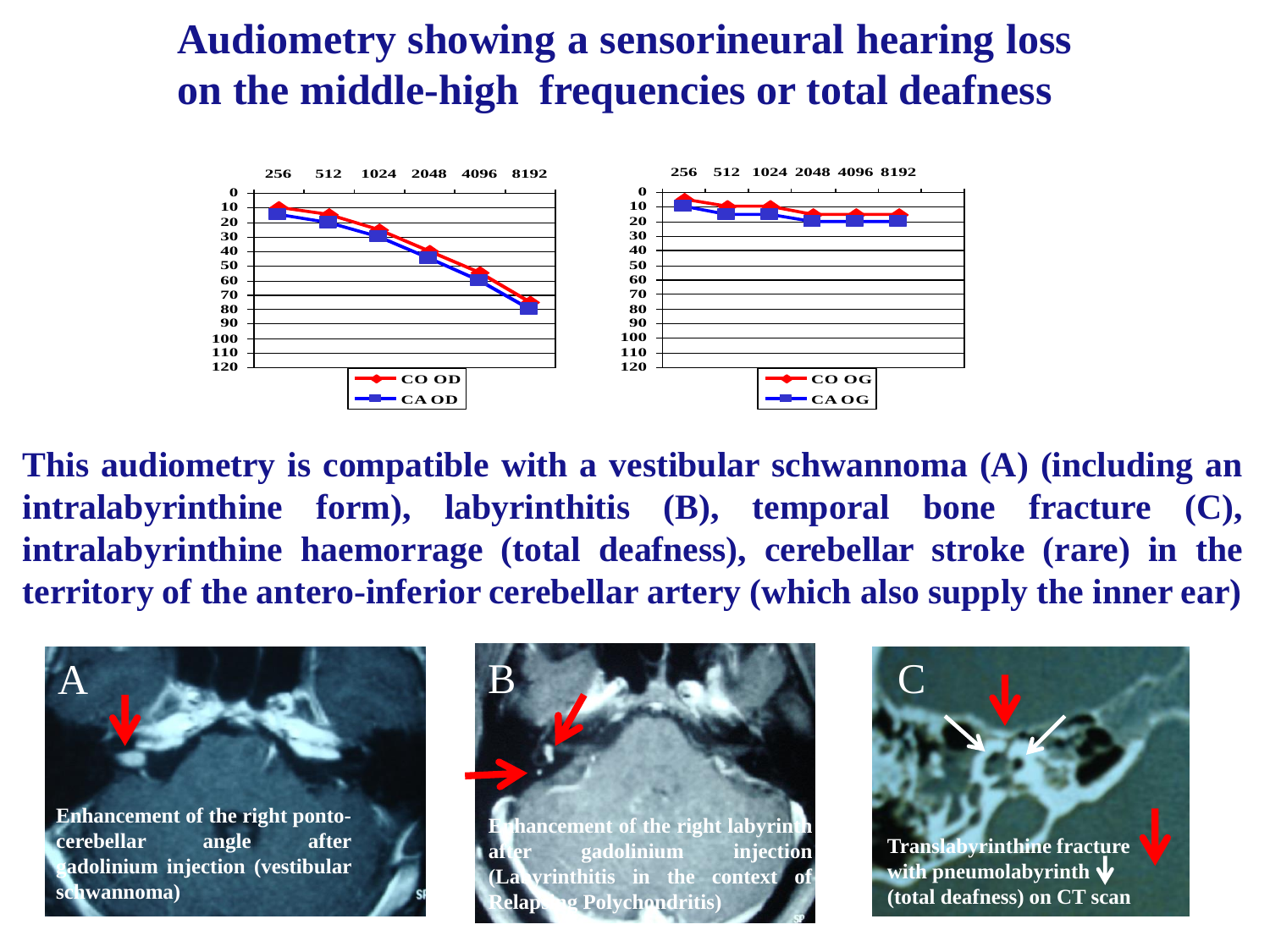## **Audiometry showing a mixed hearing loss**



**This audiometry in the context of vertigo is an argument for a third window mechanism as can be observed in dehiscence of the superior canal (A), enlarged vestibular aqueduct (B)…**